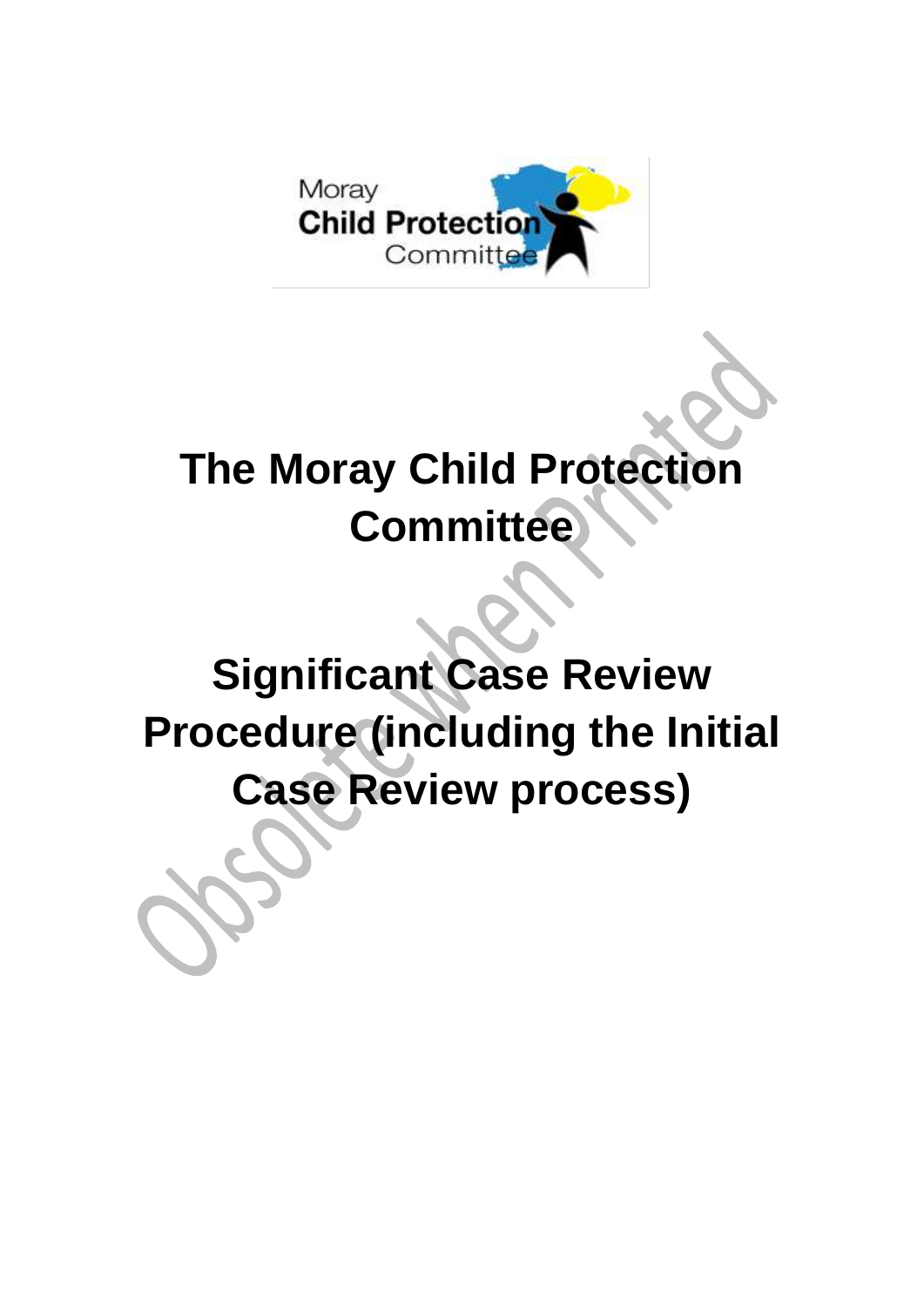This procedure is available in different formats and languages on request.

Please contact: Education and Social Care Department**,** The Moray Council **High Street** Elgin, Moray IV30 1BX

# **Tel:** 01343 563374 **Email:**

**e**ducationandsocialcare@moray.gov.uk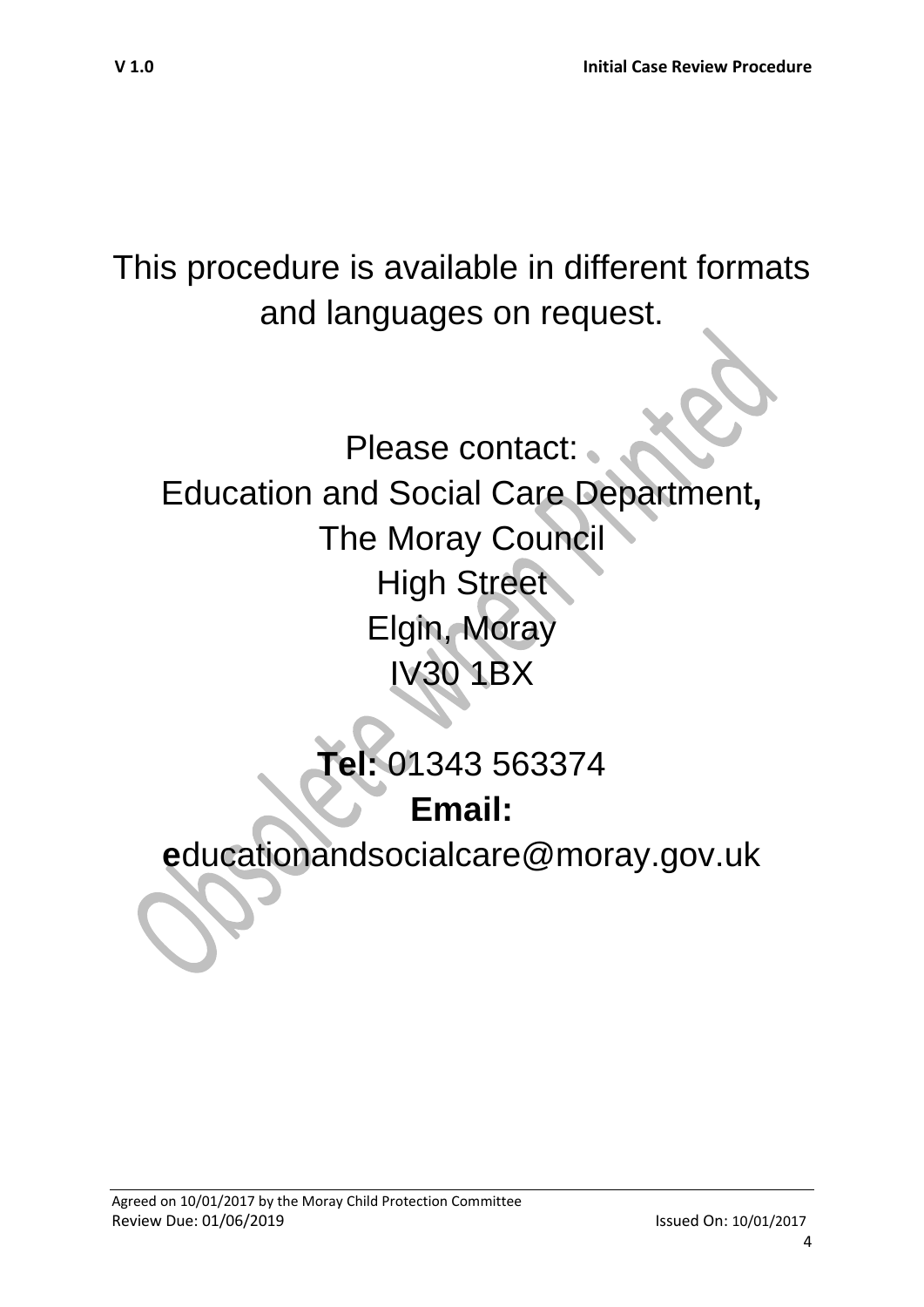# **Contents**

- **1.0 Introduction 3**
- **2.0 Initial Case Review Process 4**
- **3.0 ICR Group Meeting 7**
- **4.0 Significant Case Review 8**
- **5.0 Equalities Statement** 9
- **6.0 Data Protection 9**
- **7.0 Freedom of Information 9**
- **8.0 Human Rights Act 10**
- **9.0 Performance Monitoring 10**
- **10.0 Review and Feedback 10**
- **Appendices**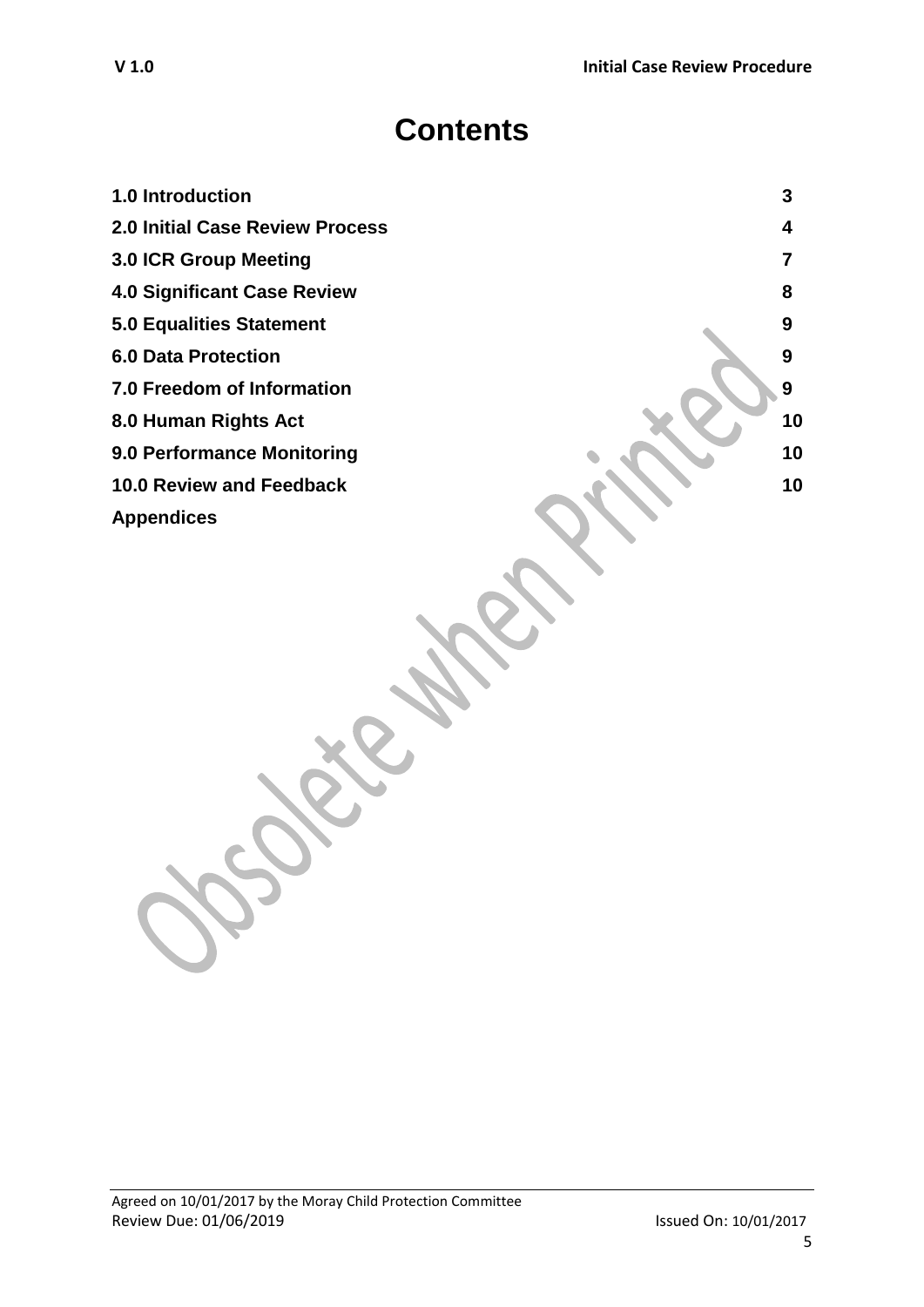#### **1.0 Introduction**

On Tuesday 12 May 2015, Moray Child Protection Committee (CPC) formally adopted the National Guidance for Child Protection Committee's on [Conducting a Serious Case Review.](http://www.gov.scot/Resource/0047/00474570.pdf)

In the context of Child Protection, a Significant Case Review (SCR) is a multi-agency process for establishing the facts of, and learning lessons from, a situation where a child has died or been significantly harmed.

Significant Case Reviews should be seen in the context of a culture of *continuous improvement* and should focus on learning and reflection on day-to-day practices, and the systems within which those practices operate.

Any agency can ask for a case to be considered for a review by the Moray CPC, but a family cannot ask for a review. Concerns raised by families should be addressed through relevant agencies' normal complaints procedures.

It may not be immediately obvious that a case requires a significant case review. This SCR referral procedure is therefore an opportunity for Moray CPC, through an established SCR group, to consider relevant information, determine the course of action and recommend whether an SCR or other response is required. The Initial Case Review (ICR) process is set out in this procedure and this is the vehicle for referring SCRs to Moray CPC. An ICR should not be escalated beyond what is proportionate, taking account of the severity and complexity of the case and the process and its timescales.

No review, Initial or Significant, should detract from services taking whatever urgent action is required to protect any other children and young people who may be at risk. *(Sottish Government 2015)*

Moray CPC will use this procedure to respond to SCR referrals as required by the National SCR Guidance.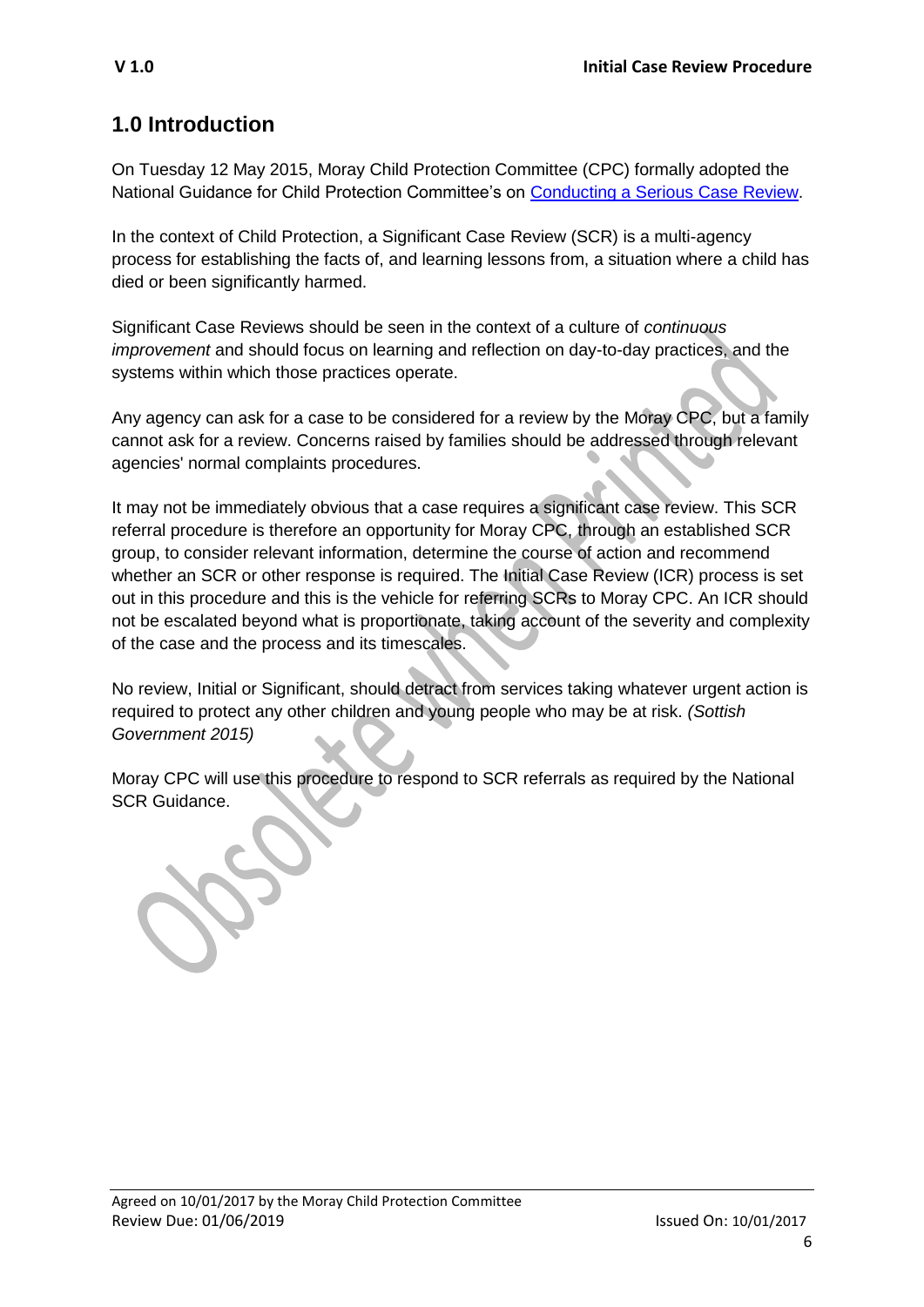#### **2.0 Initial Case Review Process**

The Moray SCR Group has responsibility to manage the referral process in Moray and report to the CPC as per National Guidance. The SCR group will meet on an 'as required' basis, related to SCR referrals. IF a referral is agreed to meet the criteria for SCR and **Initial Case Review** (ICR) must be held first and this process is set out in the diagram below.

#### *Chair*

The Chairperson for the SCR Group will be a member of Moray CPC and agreed by Moray CPC where they will provide updates on the work and progress of the group. A Vice-chair will also be identified by Moray CPC and become a member of the group.

#### *Core membership*

This should include *Senior Representatives* from:

- $\triangleright$  Education
- Children's Social Work Service
- $\triangleright$  NHS Grampian
- > Police Scotland
- > Third Sector

This group should also include the Partnership Officer for Child Protection who will be the SCR group co-ordinator.

#### *ROLES & RESPONSIBILITIES OF MEMBERS*

- $\triangleright$  To represent their service providing the group with their unique service knowledge and perspective
- $\triangleright$  To take ownership of tasks and be the link between the request for information and completion of reports from their service
- $\triangleright$  To be responsible for ensuring their service's response is completed within the timescales
- $\triangleright$  To provide a quality assurance role in order that their service ICR is fully completed
- $\triangleright$  To keep their service updated on the work of the group
- $\triangleright$  To make decisions regarding ICRs and provide full and accurate information to Moray CPC in relation to potential SCRs

#### *Moray Initial Case Review Register*

The SCR Group are responsible for maintaining the Moray ICR Register on behalf of Moray CPC. The ICR Register will be the vehicle for collating the required information and reporting to Moray CPC and Chief Officer Group on potential SCR referrals, progress and overall work of the group.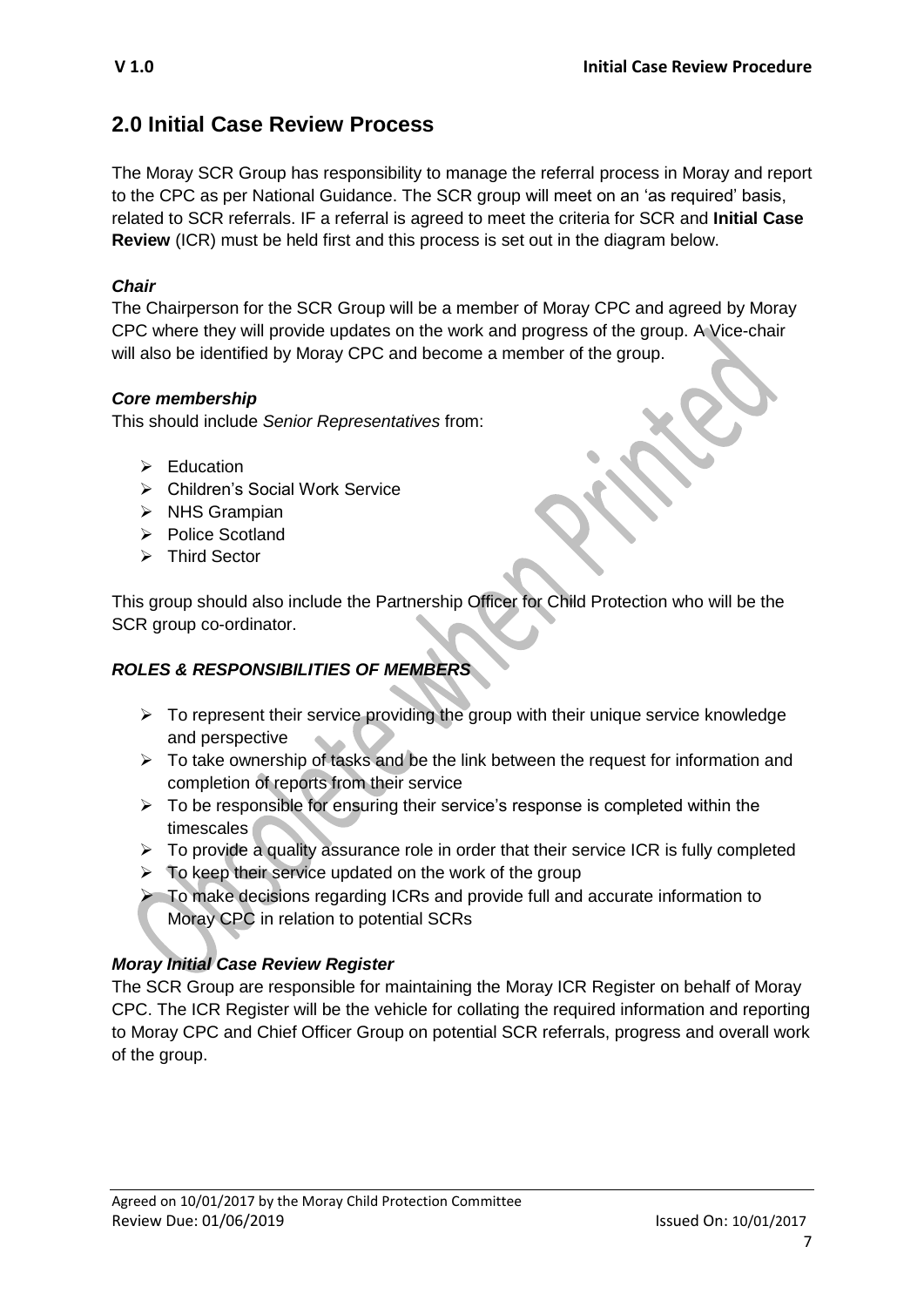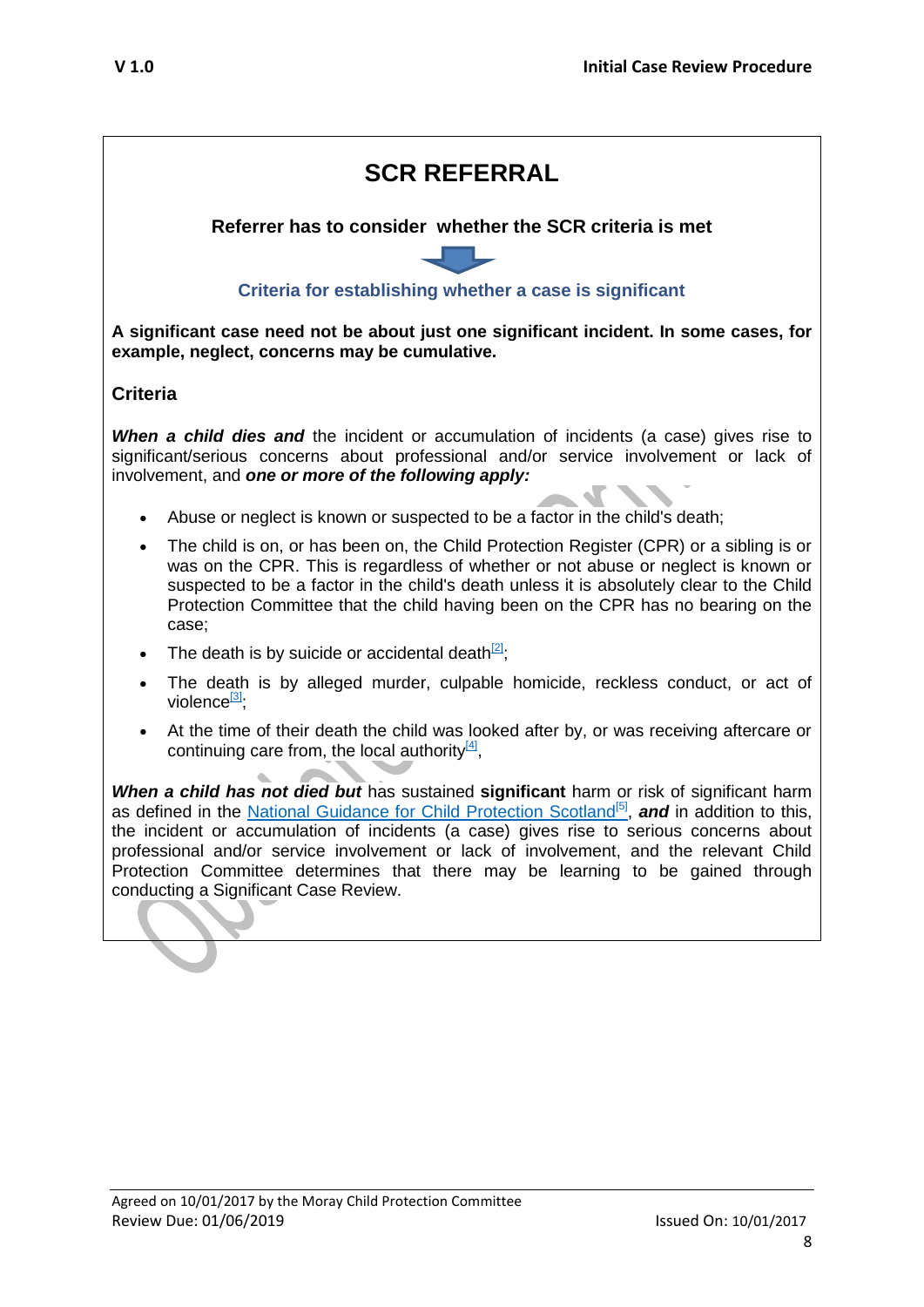## **IF THE REQUEST MEETS THE CRITERIA**

#### **The Referrer should complete and forward the ICR Notification form to the SCR Co-ordinator - Appendix 1**

*Note* **–** the Referrer should **ALWAYS** discuss the referral with their Line Manager before completing the ICR Notification form

(The Referrer can also discuss the referral with the SCR Chair and/or Co-ordinator)

### **ON RECEIPT OF THE REFERRAL** – **'INITIAL MEETING'**

The Chair of the SCR group and SCR Co-ordinator (or their nominated depute) will arrange to discuss the ICR within 14 calendar days of receipt of notification. This is called the *'Initial Meeting'* and they will reach a decision as to whether the criteria is met and if an Initial Case Review (ICR) should be undertaken

# **TWO POSSIBLE DECISIONS**

| <b>NOT TO ARRANGE AN ICR</b>                                                                                                                                                                                                                                                | <b>ARRANGE AN ICR</b>                                                                                                                                                                                                                                                                                                                                                                                                                                                                                                                                                                                                                                                                           |
|-----------------------------------------------------------------------------------------------------------------------------------------------------------------------------------------------------------------------------------------------------------------------------|-------------------------------------------------------------------------------------------------------------------------------------------------------------------------------------------------------------------------------------------------------------------------------------------------------------------------------------------------------------------------------------------------------------------------------------------------------------------------------------------------------------------------------------------------------------------------------------------------------------------------------------------------------------------------------------------------|
| Where the decision is that an ICR will not be<br>undertaken, the Chair will discuss with the<br>referrer and the decision will be followed up<br>in writing within 14 calendar days of the<br>conversation.<br>This information will also be reported back to<br>Moray CPC. | If the decision is that an ICR should be<br>undertaken the Chair and SCR Co-ordinator<br>will:<br>$\triangleright$ Decide which services should complete<br>the ICR reports (Appendix 2)<br>Alert the SCR Group service<br>➤<br>representatives of the requirement to<br>complete the ICR report accordingly<br>Arrange a date & venue for the SCR<br>≻<br>Group to meet and discuss the referral<br>and send invites as appropriate (this<br>should be treated as a priority<br>meeting)<br>Decide if any additional representatives<br>➤<br>out with the core membership are<br>required at the ICR meeting and invite<br>Initiate and complete The ICR Summary<br><b>Report (Appendix 3)</b> |

*Note* - The service representatives are responsible for arranging for the ICR notification form to be completed and returned to the SCR co-ordinator within the timescale of **14 calendar days** of the *'Initial Meeting'*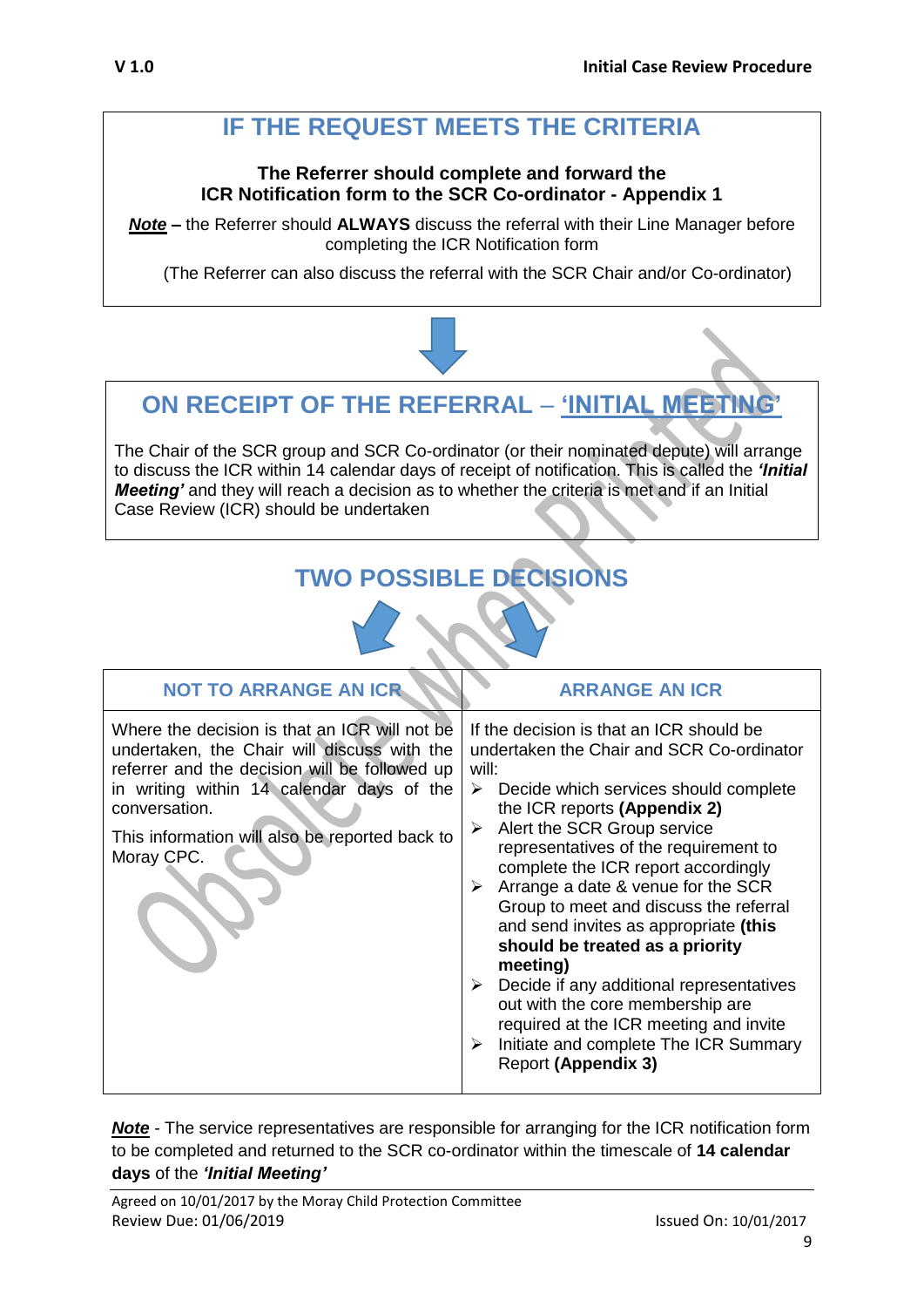$\bullet$ 

#### **3.0 SCR group meeting**

The SCR group will meet no later than **28 calendar days** from the date the 'Initial Meeting' between the SCR Chair and co-ordinator.

The SCR Chair is responsible for setting the agenda for the meeting. The Chair will facilitate the discussion and sharing of information from ALL core members and services at the meeting. Ultimately the group must make one of the following decisions and ensure the subsequent actions are progressed without delay:

| 1. Further information<br>required                                                                                                                                                                                                                                                                                        | 2. Progress to a SCR                                                                                                                                                                                                                                                          | 3. Do not progress to a<br><b>SCR</b>                                                                                                                                                                                                                                                         |
|---------------------------------------------------------------------------------------------------------------------------------------------------------------------------------------------------------------------------------------------------------------------------------------------------------------------------|-------------------------------------------------------------------------------------------------------------------------------------------------------------------------------------------------------------------------------------------------------------------------------|-----------------------------------------------------------------------------------------------------------------------------------------------------------------------------------------------------------------------------------------------------------------------------------------------|
|                                                                                                                                                                                                                                                                                                                           |                                                                                                                                                                                                                                                                               |                                                                                                                                                                                                                                                                                               |
| <b>Specify what further</b><br>information is required and<br>from whom<br><b>Timescale further</b><br>information required by<br>Date for next meeting (and<br>this meeting will then<br>decide on whether to<br>progress to an SCR or not,<br>again ensuring the<br>subsequent actions are<br>progressed without delay) | <b>ICR Summary Report</b><br>detailing the decision and<br>reasons to be completed by<br><b>SCR Chair &amp; Co-ordinator</b><br>and submitted to Moray<br><b>CPC for consideration</b><br><b>Moray CPC will then report</b><br>their decision back to the<br><b>SCR</b> group | <b>ICR Summary Report</b><br>detailing the decision and<br>reasons to be completed by<br><b>SCR Chair &amp; Co-ordinator</b><br>and submitted to Moray<br><b>CPC</b> for consideration and<br>approval<br><b>Moray CPC will then report</b><br>their decision back to the<br><b>SCR</b> group |

Moray CPC must decide whether to approve the recommendation for an SCR and subsequently report this to the Chief Officers Group (COG) for ratification. Whether a SCR is approved or not the, ICR Summary Report must be provided to the Team Around the Child (TAC) to be recorded in the Child's File. The ICR Summary Report must also be sent to the Care Inspectorate and other appropriate services e.g. Crown Office.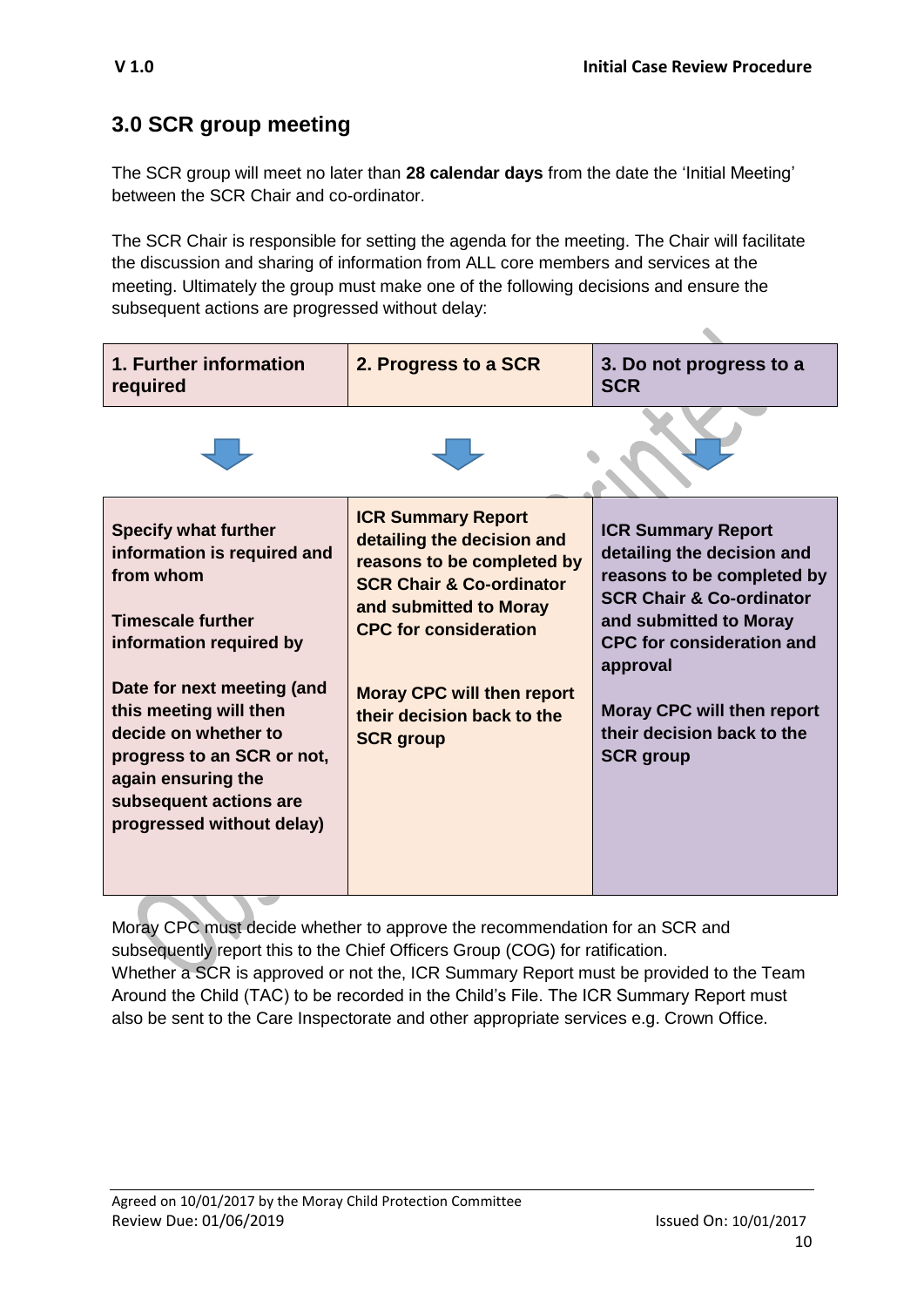#### **4.0 Significant Case Review**

Having agreed that an SCR is required, and this has been ratified by the COG, the National Guidance for CPCs on Conducting a SCR should be followed. The National Guidance for CPCs on Conducting a SCR, from page 15 onwards, describes the Purpose, Principles, Governance and Methodology considerations for undertaking a SCR. There is advice on Reviewers, National Resources, Report Format (Exemplar provided), Support, Dissemination, Publication and Media.

Having liaised with the SCR Chair and co-ordinator **the Moray CPC** is responsible for establishing:

- $\triangleright$  Remit of the SCR
- $\triangleright$  Methodology
- ▶ Report Format
- $\triangleright$  Process and Timescales
- $\triangleright$  Who will undertake the review;
	- o Lead Reviewer (internal or external)
	- o The Review Team
	- o Support
	- o Roles and Responsibilities (across the partnership ensuring multi-agency approach)
- $\triangleright$  Who will write to and engage with the child/young person and their family/carers advising of the intention to undertake a SCR
- $\triangleright$  Financial requirements, including a contract and tendering process
- $\triangleright$  Dissemination and Publication of the Report
- $\triangleright$  Self-Evaluation and implementation of the recommendations
- ▶ Quality Assurance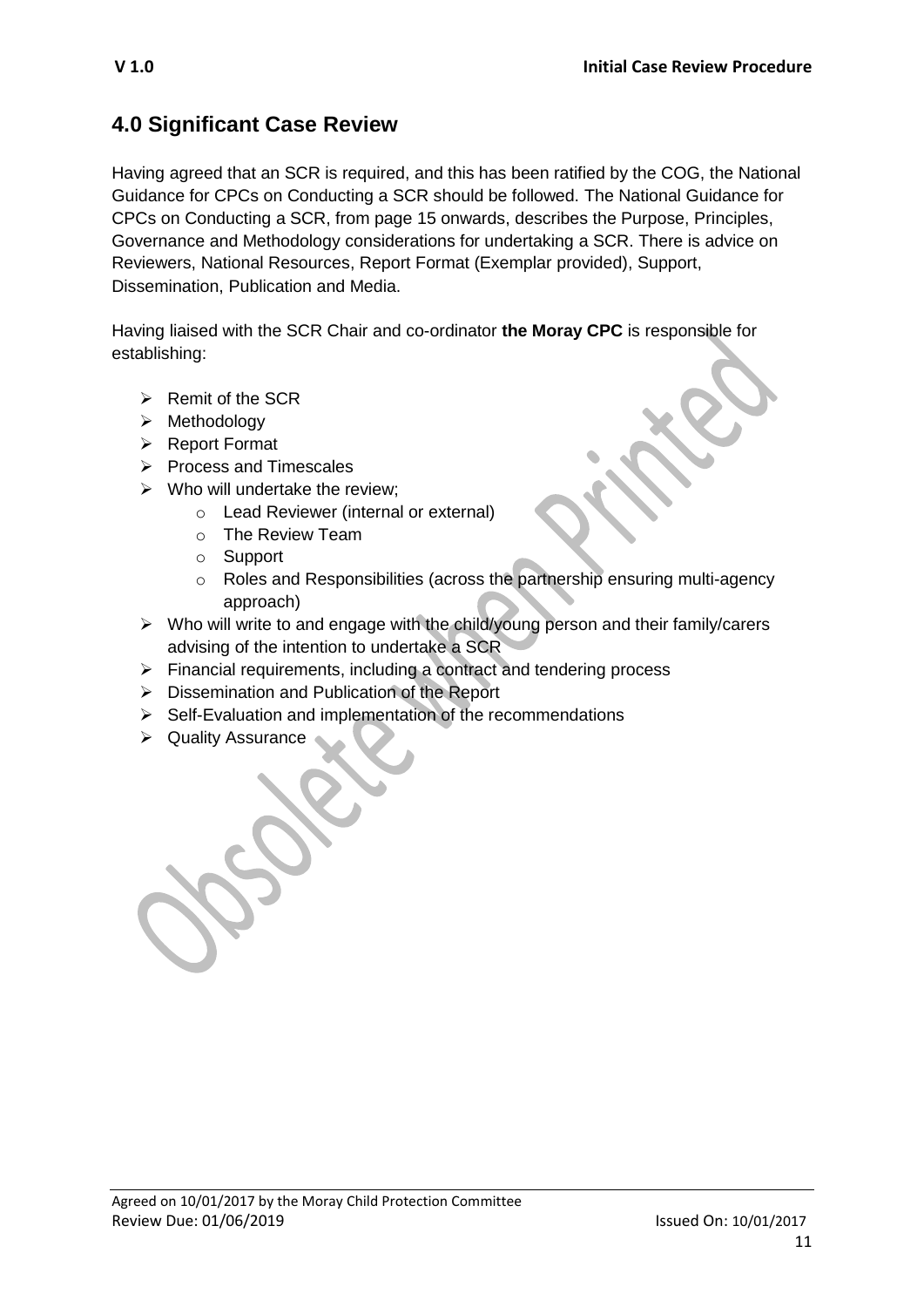## **5.0 Equalities Statement**

The Equality Act 2010 imposes a duty on public authorities to have due regard to the need to eliminate unlawful discrimination, promote equality of opportunity and to foster good relations between groups who share a protected characteristic and those who don't. The protected characteristics under the Act are: sex, race, disability, pregnancy and maternity, religion or belief, sexual orientation, marriage and civil partnership and gender reassignment. Partners in the Moray Community Planning Partnership (CPP) will not and do not discriminate on any grounds. They advocate and are committed to equalities and recognises their responsibilities in this connection. They will ensure the fair treatment of all individuals and where any individual feels that they have been unfairly discriminated against, that individual shall have recourse against the partner to whom the concern relates to in line with that partners grievance and harassment procedures.

In relation to equality of information provision, partners will ensure that all communications with individuals are in plain English, and shall publish all information and documentation in a variety of formats and languages. Where required, partners will use the services of their translation team to enable effective communication between them and the individual. Where an individual has sight, hearing or other difficulties, the partner will arrange for information to be provided in the most appropriate format to meet that individual's needs. The partner will also ensure that there are no physical barriers that could prohibit face to face communications.

### **6.0 Data Protection**

The Data Protection Act 1998 governs the way information is obtained, recorded, stored, used and destroyed. The Moray CPP partners comply with all the requirements of the Act and ensure that personal data is processed fairly and lawfully, that it is used for the purpose it was intended and that only relevant information is used. The Moray CPP partners will ensure that information held is accurate, and where necessary kept up to date and that appropriate measures are taken that would prevent the unauthorised or unlawful use of any "personal information".

### **7.0 Freedom of Information**

The purpose of the Freedom of Information (Scotland) Act 2002 is to "provide a right of access by the public to information held by public authorities". In terms of section 1 of the Act, the general entitlement is that a "person who requests information from a Scottish public authority which holds it is entitled to be given it by the authority". Information which a person is entitled to is the information held by the public authority at the time that the request is made. This is a complex area of the law that can overlap with the Data Protection Act and other legislation.

All Freedom of Information requests are to be sent to the relevant partner.